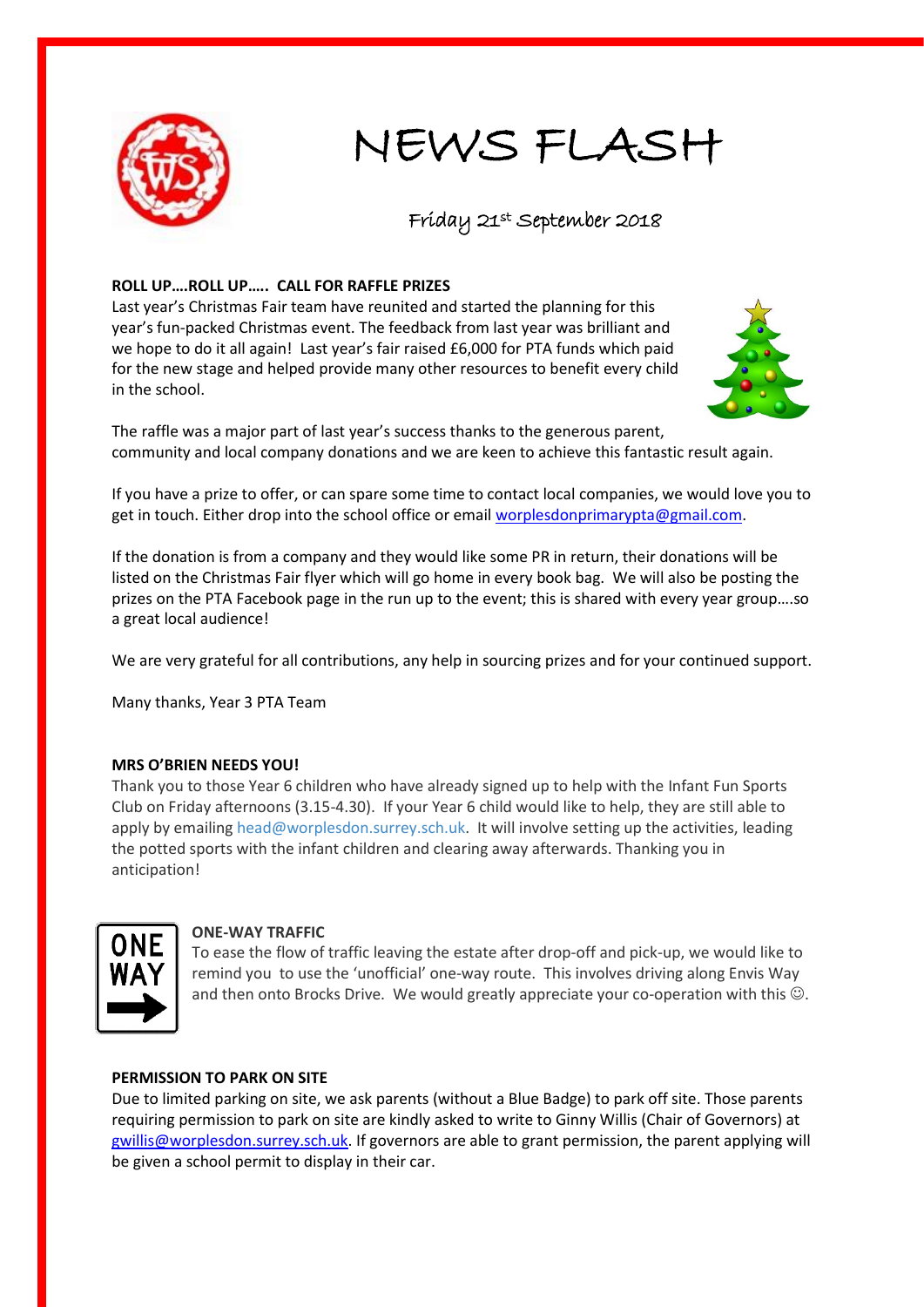

We released our whole school calendar dates last week but thought it might be helpful to share them again …

| Date                                                              | Content                                              |
|-------------------------------------------------------------------|------------------------------------------------------|
| Thursday 27 <sup>th</sup> September (5.30pm - 7.00pm)             | E-safety Workshop                                    |
| Friday 28 <sup>th</sup> September (2.45pm)                        | <b>Owls Class Assembly</b>                           |
| Thursday 4 <sup>th</sup> October & Friday 5 <sup>th</sup> October | Reception - Year 5 Nasal Flu (School Nursing Team)   |
| Friday 5 <sup>th</sup> October (2.45pm)                           | <b>Nightingales Class Assembly</b>                   |
| Tuesday 9 <sup>th</sup> October                                   | Year 6 Greek Day                                     |
| Thursday 11 <sup>th</sup> October (7.00pm-8.00pm)                 | <b>Reception Curriculum Evening</b>                  |
| Friday 12 <sup>th</sup> October (2.45pm)                          | <b>Magpies Class Assembly</b>                        |
| Monday 15 <sup>th</sup> - Friday 19 <sup>th</sup> October         | <b>Book Fair</b>                                     |
| Wednesday 17 <sup>th</sup> October (3.00pm - 6.00pm)              | Parents Consultations (details to follow)            |
| Thursday 18 <sup>th</sup> October (5.00pm - 7.30pm)               | Parents Consultations (details to follow)            |
| Thursday 18 <sup>th</sup> October                                 | Finish for Half Term Break                           |
| Friday 19th October                                               | SCHOOL CLOSED - INSET DAY                            |
| Monday 29 <sup>th</sup> October (8.50am)                          | Return to School                                     |
| W/C Monday 29th October                                           | Year 3 & Year 5 swimming starts                      |
| Friday 9 <sup>th</sup> November                                   | PTA Mufti Day (details to follow)                    |
| Friday 9 <sup>th</sup> November (2.45pm)                          | Larks Class Assembly                                 |
| Friday 16 <sup>th</sup> November                                  | PTA Mufti Day (details to follow)                    |
| Friday 16 <sup>th</sup> November (2.45pm)                         | Jays Class Assembly                                  |
| Friday 23rd November                                              | PTA Mufti Day (details to follow)                    |
| Friday 23rd November (2.45pm)                                     | <b>Robins Class Assembly</b>                         |
| Friday 30 <sup>th</sup> November (2.45pm)                         | <b>Woodpeckers Class Assembly</b>                    |
| Sunday 2 <sup>nd</sup> December                                   | PTA Christmas Fair (details to follow)               |
| Monday 10 <sup>th</sup> December (2.00pm)                         | <b>Reception Nativity</b>                            |
| Tuesday 11 <sup>th</sup> December (9.15am)                        | <b>Reception Nativity</b>                            |
| Thursday 13 <sup>th</sup> December                                | Christmas Lunch                                      |
| Friday 14 <sup>th</sup> December (9.15am & 2.00pm)                | Year 1 Christmas Production                          |
| Monday 17 <sup>th</sup> December (2.00pm & 6.00pm)                | Year 5 & Year 6 Carol Service                        |
| Tuesday 18 <sup>th</sup> December (9.15am & 2.00pm)               | Year 2 Christmas Production                          |
| Wednesday 19th December (9.30am & 11.15am)                        | Year 3 & Year 4 Christmas Carol Service              |
| Wednesday 19 <sup>th</sup> December (pm)                          | <b>Christmas Class Parties</b>                       |
| Wednesday 19 <sup>th</sup> December (1.45pm)                      | Finish for Christmas Break                           |
| Thursday 3rd January                                              | SCHOOL CLOSED - INSET DAY                            |
| Friday 4 <sup>th</sup> January                                    | <b>SCHOOL CLOSED - INSET DAY</b>                     |
| Monday 7 <sup>th</sup> January (8.50am)                           | Return to School                                     |
| Friday 18 <sup>th</sup> January (2.45pm)                          | <b>Starlings Class Assembly</b>                      |
| Friday 25 <sup>th</sup> January (2.45pm)                          | <b>Finches Class Assembly</b>                        |
| Friday 1 <sup>st</sup> February (2.45pm)                          | Jackdaws Class Assembly                              |
| Friday 8 <sup>th</sup> February (2.45pm)                          | Doves Class Assembly                                 |
| Friday 15 <sup>th</sup> February (2.45pm)                         | <b>Kingfishers Class Assembly</b>                    |
| Friday 15 <sup>th</sup> February                                  | Finish for Half Term Break                           |
| Monday 25 <sup>th</sup> February (8.50am)                         | Return to School                                     |
| Monday $25^{th}$ February (1.30pm - 7.00pm)                       | Year 6 Parents Consultations                         |
| Tuesday 26 <sup>th</sup> February (3.30pm - 7.00pm)               | Year 6 Parents Consultations                         |
| Monday 4 <sup>th</sup> March                                      | Interim Reports to Parents                           |
| Wednesday $6^{th}$ March (3.30pm - 6.00pm)                        | Year 1 - 5 Parents Consultations (details to follow) |
| Thursday 7 <sup>th</sup> March                                    | World Book Day                                       |
| Thursday 7 <sup>th</sup> March (5.00pm - 7.30pm)                  | Year 1 -5 Parents Consultations (details to follow)  |
| Friday 8 <sup>th</sup> March                                      | PTA Mothers Day Sale                                 |